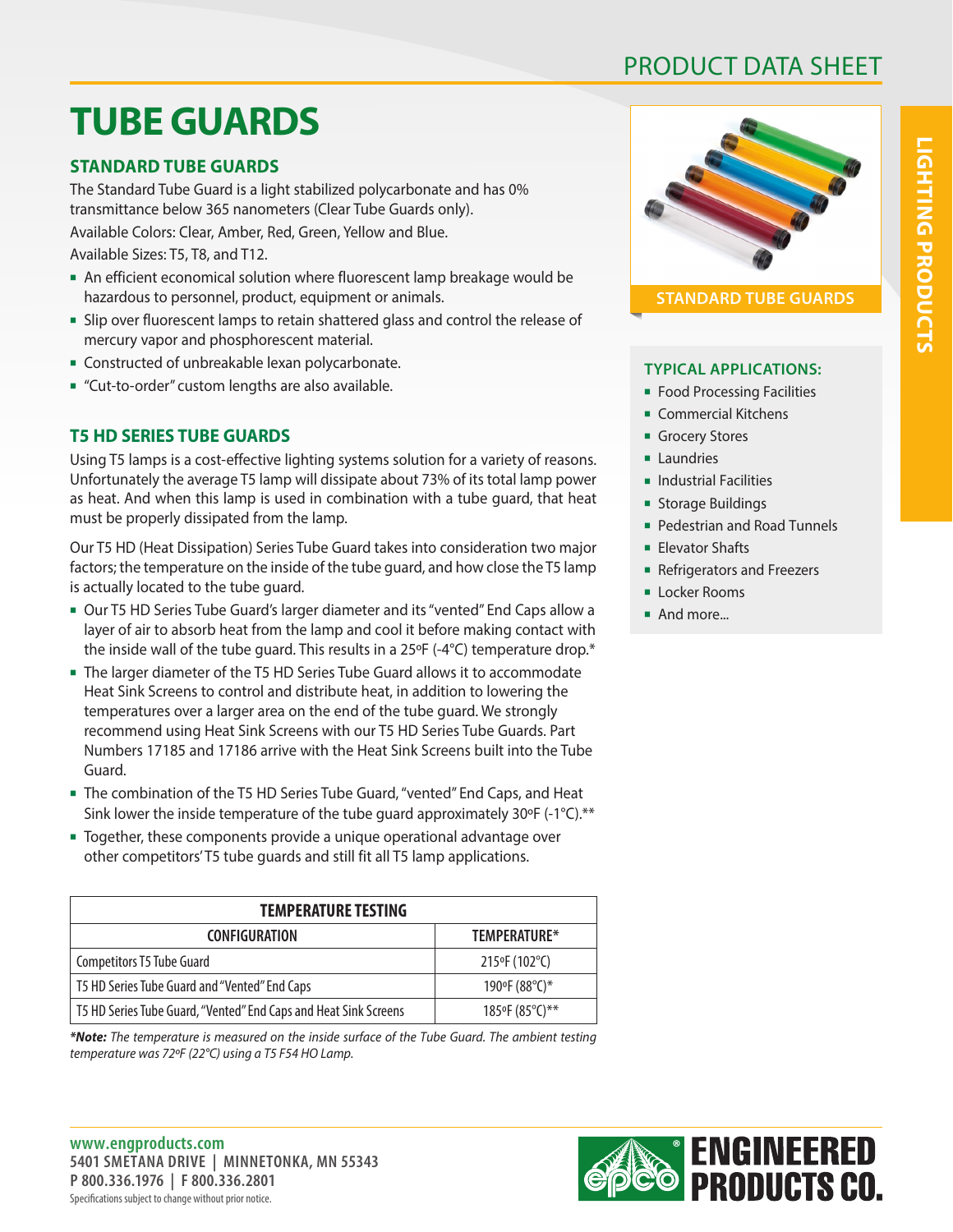## TUBE GUARDS

### **T5 HD SERIES TUBE GUARDS (continued)**

Heat Sink Screens help distribute excessive heat on both ends of the fluorescent lamp. But when installing a large number of tube guards and heat sink combinations, time is money.

High volume installers can now reduce their installation time by using our T5 HD Series Tube Guard with "pre-installed" Heat Sink Screens (Part Numbers 17185 and 17186). In addition to saving time and money, T5 HD Series Tube Guards with "pre-installed" Heat Sink Screens provide a convenient and economical solution to expedite the installation by eliminating the process of having the contractor pre-roll two (2) Heat Sinks (per tube guard).

Simply insert the lamp into the T5 HD Series Tube Guard, insert the "vented" end cap on each end of the tube guard and install the "tubed" lamp into the luminaire.

### **YELLOW TUBE GUARDS — How do they work?**

Insects and humans have different visual perceptions. Light sources that radiate ultraviolet energy and blue light are most attractive to insects. Light sources that insects have a difficult time seeing are "yellow" hues in the color spectrum. Our yellow tube guards will minimize the number of insects.

#### **TYPICAL APPLICATIONS**

- **Commercial businesses that maintain night-time operations such as gas stations,** fast food restaurants, etc.
- **EX Commercial food preparation and serving areas**
- 
- Parking lots loading areas Airport, Train and Bus Stations
- Building entrances Decks and patios

## **STANDARD TUBE GUARDS**

| Catalog<br>Number | <b>UPC</b><br>Number           | <b>Description</b>                                                                 | <b>Order</b><br><b>Unit</b> | Unit<br>Qty | Unit<br>Pkg | Units/<br>Case | <b>TL Case</b><br>Qty | Min<br>Order Qty | <b>MM</b><br>Reg | Ship Wt<br>(Lbs) |
|-------------------|--------------------------------|------------------------------------------------------------------------------------|-----------------------------|-------------|-------------|----------------|-----------------------|------------------|------------------|------------------|
|                   | 4-Foot T5 HD Series Tube Guard |                                                                                    |                             |             |             |                |                       |                  |                  |                  |
| 17183*            | 17183                          | <b>Clear Polycarbonate:</b> with "Vented" Black End Caps                           | EA                          |             | BX          | 48             | 48                    | 48               | Yes              | 6                |
| 17184*            | 17184                          | <b>Clear Polycarbonate:</b> with "Vented" Black End Caps                           | EA                          |             | BX          | 120            | 120                   | 120              | Yes              | 16               |
| 17194†            | 17194                          | Amber Polycarbonate: with "Vented" Black End Caps                                  | EA                          |             | <b>BX</b>   | 24             | 24                    | 24               | Yes              | $\overline{4}$   |
| 17195†            | 17195                          | Red Polycarbonate: with "Vented" Black End Caps                                    | EA                          |             | BX          | 24             | 24                    | 24               | Yes              | 4                |
| 17196†            | 17196                          | Green Polycarbonate: with "Vented" Black End Caps                                  | EA                          |             | BX          | 24             | 24                    | 24               | Yes              | $\overline{4}$   |
| 17197†            | 17197                          | Blue Polycarbonate: with "Vented" Black End Caps                                   | EA                          |             | BX          | 24             | 24                    | 24               | Yes              | 4                |
| 17199†            | 17199                          | <b>Yellow Polycarbonate:</b> with "Vented" Black End Caps                          | EA                          |             | BX          | 24             | 24                    | 24               | Yes              | $\overline{4}$   |
|                   |                                | 4-Foot T5 HD Series Tube Guard with Built-In Heat Sink                             |                             |             |             |                |                       |                  |                  |                  |
| 17185**           | 17185                          | <b>Clear Polycarbonate:</b> with "Vented" Black End Caps and<br>built-in Heat Sink | EA                          |             | BX          | 48             | 48                    | 48               | Yes              | 7                |
| 17186**           | 17186                          | Clear Polycarbonate: with "Vented" Black End Caps and<br>built-in Heat Sink        | EA                          |             | BX          | 120            | 120                   | 120              | Yes              | 17               |

#### **UNITS OF MEASURE KEY**

**Order Unit:** The Unit to be ordered; **Unit Qty:** Number of pieces in each Unit; **Unit Pkg:** Unit Packages contained in the case - Packaging types - BG (Bag), BRL (Barrel), BX (Box), BN (Bulk), PKG (Package), EA (Each), RL (Roll), LB (Pound), C (Hundred), M (Thousand); U**nits/Case:** Unit packages contained in the Case; **TL Case Qty:** The total number of items in each Master Case; **Min Order Qty:** The smallest Unit that can be ordered; **MM Req:** Must order multiples of the Unit in the stated quantities; **Ship Wt (Lbs):** Total weight of the units per Carton

 $\equiv$  EPCO Standard Tube Guards are Made in the USA. Complies with the American Recovery and Reinvestment Act – Buy American Provision.

Specifications subject to change without prior notice.

Stopper "Vented" End Cap

T5 HD Series Tube Guard with Built-In Heat Sink

T5 HD Series

#### **T5 HD SERIES TUBE GUARDS WITH BUILT-IN HEAT SINK**

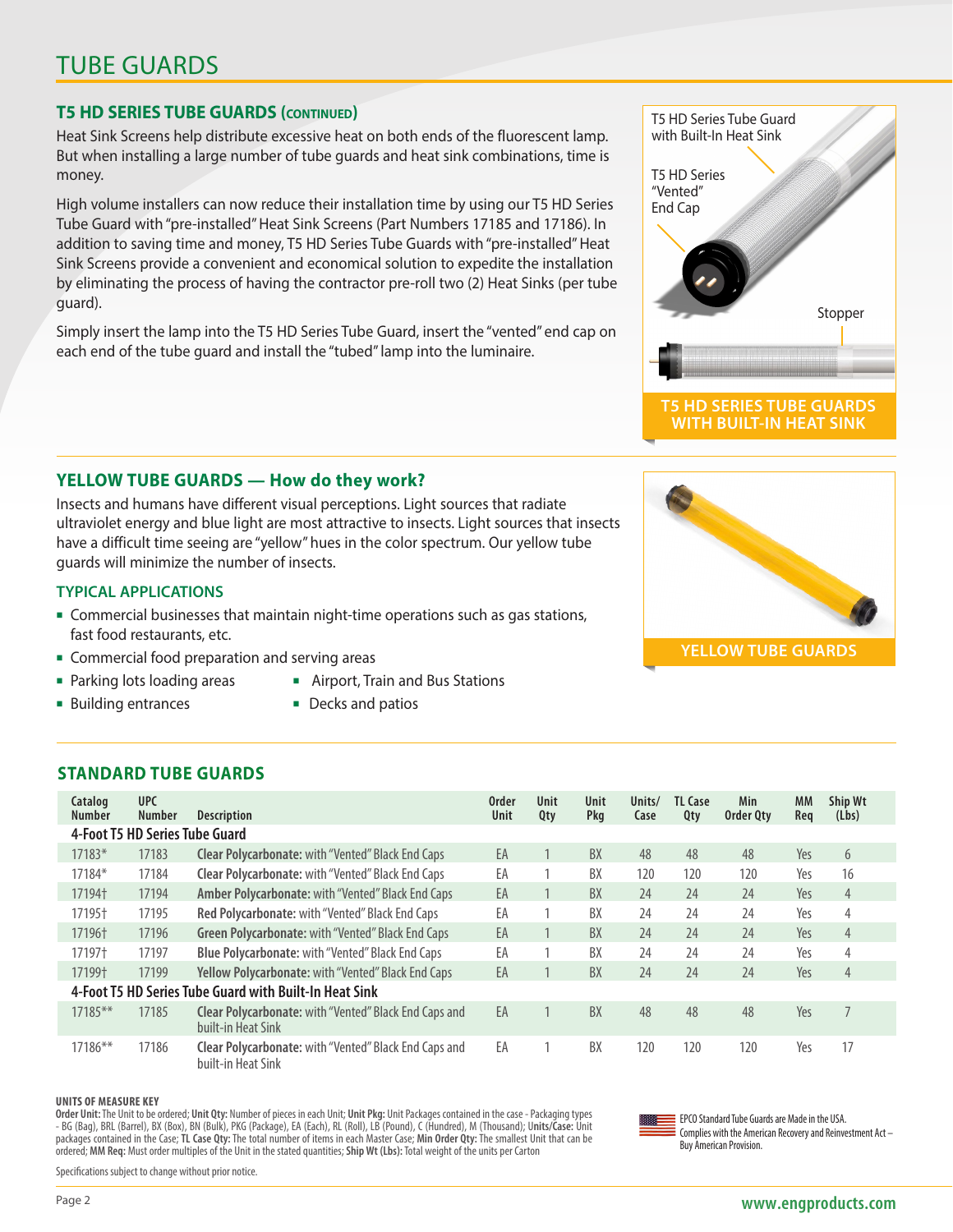#### **STANDARD TUBE GUARDS (continued)**

| Catalog<br><b>Number</b> | <b>UPC</b><br><b>Number</b> | <b>Description</b>                              | <b>Order</b><br>Unit | Unit<br>Qty  | Unit<br>Pkg | Units/<br>Case | <b>TL Case</b><br>Qty | Min<br>Order Qty | <b>MM</b><br>Req | Ship Wt<br>(Lbs) |
|--------------------------|-----------------------------|-------------------------------------------------|----------------------|--------------|-------------|----------------|-----------------------|------------------|------------------|------------------|
|                          | 4-Foot T8 Tube Guard        |                                                 |                      |              |             |                |                       |                  |                  |                  |
| 17000                    | 17000                       | <b>Clear Polycarbonate:</b> with Black End Caps | EA                   | 1            | <b>BX</b>   | 24             | 24                    | 24               | Yes              | 6                |
| 17005                    | 17005                       | Amber Polycarbonate: with Black End Caps        | EA                   | 1            | BX          | 24             | 24                    | 24               | Yes              | 6                |
| 17010                    | 17010                       | Red Polycarbonate: with Black End Caps          | EA                   | 1            | BX          | 24             | 24                    | 24               | Yes              | 6                |
| 17015                    | 17015                       | Green Polycarbonate: with Black End Caps        | EA                   | 1            | BX          | 24             | 24                    | 24               | Yes              | 6                |
| 17020                    | 17020                       | <b>Blue Polycarbonate: with Black End Caps</b>  | EA                   |              | BX          | 24             | 24                    | 24               | Yes              | 6                |
| 17025                    | 17025                       | Yellow Polycarbonate: with Black End Caps       | EA                   | 1            | BX          | 24             | 24                    | 24               | Yes              | 6                |
|                          | 8-Foot T8 Tube Guard        |                                                 |                      |              |             |                |                       |                  |                  |                  |
| 17030                    | 17030                       | <b>Clear Polycarbonate: with Black End Caps</b> | EA                   | 1            | <b>BX</b>   | 24             | 24                    | 24               | Yes              | 10               |
| 17031                    | 17031                       | Amber Polycarbonate: with Black End Caps        | EA                   |              | BX          | 24             | 24                    | 24               | Yes              | 10               |
| 17032                    | 17032                       | Red Polycarbonate: with Black End Caps          | EA                   | 1            | BX          | 24             | 24                    | 24               | Yes              | 10 <sup>°</sup>  |
| 17033                    | 17033                       | Green Polycarbonate: with Black End Caps        | EA                   | 1            | BX          | 24             | 24                    | 24               | Yes              | 10               |
| 17034                    | 17034                       | <b>Blue Polycarbonate: with Black End Caps</b>  | EA                   |              | BX          | 24             | 24                    | 24               | Yes              | 10 <sup>°</sup>  |
| 17035                    | 17035                       | Yellow Polycarbonate: with Black End Caps       | EA                   | 1            | BX          | 24             | 24                    | 24               | Yes              | 10               |
|                          | 4-Foot T12 Tube Guard       |                                                 |                      |              |             |                |                       |                  |                  |                  |
| 17060                    | 17060                       | <b>Clear Polycarbonate: with Black End Caps</b> | EA                   |              | BX          | 24             | 24                    | 24               | Yes              | 7                |
|                          | 6-Foot T12 Tube Guard       |                                                 |                      |              |             |                |                       |                  |                  |                  |
| 17040                    | 17040                       | <b>Clear Polycarbonate: with Black End Caps</b> | EA                   | $\mathbf{1}$ | BX          | 24             | 24                    | 24               | Yes              | 10               |
|                          | 8-Foot T12 Tube Guard       |                                                 |                      |              |             |                |                       |                  |                  |                  |
| 17090                    | 17090                       | <b>Clear Polycarbonate: with Black End Caps</b> | EA                   |              | BX          | 24             | 24                    | 24               | Yes              | 10               |

*Note: \*1. Standard Tube Guards are sold ONLY in case quantities of 24 per Carton. We will not break case carton quantities!* 

*The exception is the T5 HD Series — Clear, which is available in carton quantities of 48 and 120 Units (P/Ns: 17183, 17184, 17185 and 17186).*

*\*\*2. T5 HD Series Tube Guards, Part Numbers 17185 and 17186 include the built-in T5 HD Heat Sink Screens.* 

†*3. Indicates long lead time. Contact our Inside Sales Department (800.336.1976 or sales@engproducts.com) for more information.* 

 *4. Standard Tube Guards are not intended for use with HO or VHO Lamps! The exception is the T5 HD Series Tube Guard that is rated for use with a T5 HO Lamp.*

 *5. Tube Guards, other than sizes and colors listed, can be special ordered. Contact our Inside Sales Department (800.336.1976 or sales@engproducts.com) for more information.*

### **STANDARD TUBE GUARD END CAPS (BLACK)**

| Catalog UPC<br><b>Number</b> |       | Number Description                                   | Order |    |         | Unit Qty Pkg Case | Unit Unit Units/ TL Case<br>Qty | Min<br>Order Qty Reg (Lbs) |     | MM Ship Wt |
|------------------------------|-------|------------------------------------------------------|-------|----|---------|-------------------|---------------------------------|----------------------------|-----|------------|
| 17103                        | 17103 | <b>Standard End Caps:</b> for T5 HD Series, "Vented" | BG a  |    | 48 BG 0 |                   |                                 | 48                         | Yes |            |
| 17100                        | 17100 | <b>Standard End Caps: for T8 Tube Guard</b>          | BG -  |    | 48 BG   | $\overline{0}$    | $\Omega$                        | 48                         | Yes |            |
| 17101                        | 17101 | <b>Standard End Caps: for T12 Tube Guard</b>         | BG.   | 48 | - RG    | $\overline{0}$    |                                 | 48                         | Yρς |            |

*Note: End Caps for T5 HD Series, T8 and T12 Tube Guards fit inside the Tube Guard.*



**STANDARD TUBE GUARD END CAPS**

**UNITS OF MEASURE KEY**

**Order Unit:** The Unit to be ordered; **Unit Qty:** Number of pieces in each Unit; **Unit Pkg:** Unit Packages contained in the case - Packaging types - BG (Bag), BRL (Barrel), BX (Box), BN (Bulk), PKG (Package), EA (Each), RL (Roll), LB (Pound), C (Hundred), M (Thousand); U**nits/Case:** Unit<br>packages contained in the Case; **TL Case Qty:** The total number of items in each ordered; **MM Req:** Must order multiples of the Unit in the stated quantities; **Ship Wt (Lbs):** Total weight of the units per Carton



EPCO Standard Tube Guards are Made in the USA. Complies with the American Recovery and Reinvestment Act – Buy American Provision.

Specifications subject to change without prior notice.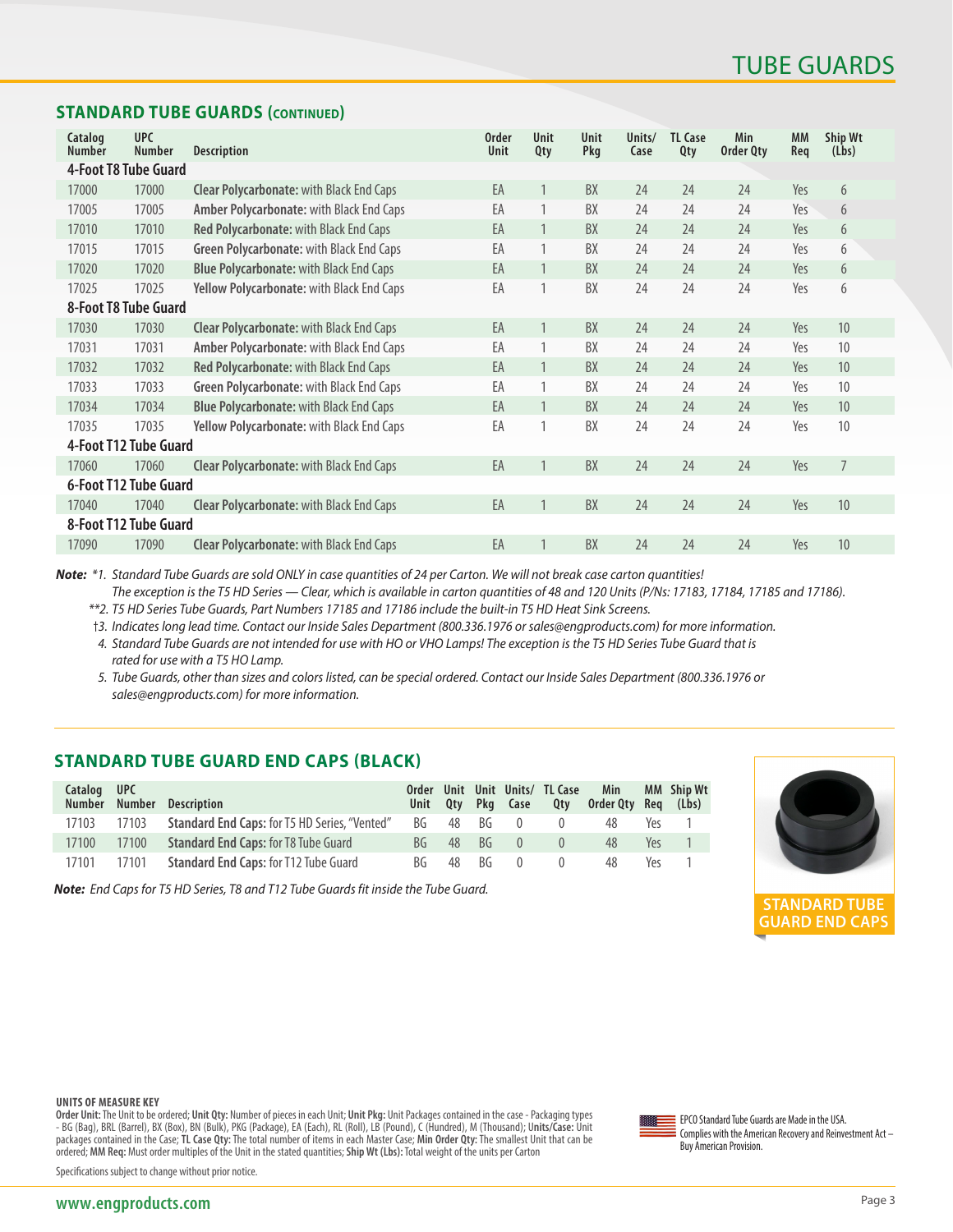## TUBE GUARDS

## **UV FILTERING TUBE GUARDS**

- **Dur UV Filtering Tube Guards provide the basic reduction of harmful UV energy by** filtering 99% of harmful UV rays up to 390 nanometers.\*
- Manufactured using thin-wall high tensile and impact resistant polycarbonate material that is flexible to grasp the lamp to facilitate lamp changes; does not easily crack.
- **Special UV additive filters UV rays better than acrylic materials with comparable** wall thickness (0.016" wall thickness).
- Minimizes premature color shifting (fading) and deterioration that can be detrimental to food products, paper, natural and synthetic textiles, paints, coatings, wood and polymer materials, inc.
- **Provides years of protection from dangerous UV light.**
- **Exam** Can readily be "field-cut" to length if desired.
- Manufactured to the highest quality standards.
- $\blacksquare$  Sizes: T5, T8, and T12.
- Available in nominal 4-foot and 8-foot lengths.

*\*Note: Tested by two (2) independent light testing laboratories.*



### **TYPICAL APPLICATIONS:**

- **Food Service**
- **Commercial Kitchens**
- Photography Studios
- **Grocery Stores**
- **Fabric Stores**
- **Novie Theaters**
- **Book Stores**
- **Libraries**
- **Furniture Stores**
- **Narehouses**
- **n** Special lighting applications where UV protection is required

| Catalog<br><b>Number</b> | <b>UPC</b><br><b>Number</b>    | <b>Description</b>                                      | <b>Order</b><br><b>Unit</b> | Unit<br>Qty | Unit<br>Pkg | Units/<br>Case | <b>TL Case</b><br>Qty | Min<br>Order Qty | <b>MM</b><br>Req | Ship Wt<br>(Lbs) |
|--------------------------|--------------------------------|---------------------------------------------------------|-----------------------------|-------------|-------------|----------------|-----------------------|------------------|------------------|------------------|
|                          | 4-Foot T5 HD Series Tube Guard |                                                         |                             |             |             |                |                       |                  |                  |                  |
| 17206                    | 17206                          | <b>Clear UV Filtering:</b> with "Vented" Green End Caps | EA                          |             | BX          | 24             | 24                    | 24               | Yes              | $\overline{4}$   |
|                          | 4-Foot T8 Tube Guard           |                                                         |                             |             |             |                |                       |                  |                  |                  |
| 17201                    | 17201                          | <b>Clear UV Filtering:</b> with Green End Caps          | EA                          |             | BX          | 24             | 24                    | 24               | Yes              |                  |
| 8-Foot T8 Tube Guard     |                                |                                                         |                             |             |             |                |                       |                  |                  |                  |
| 17202                    | 17202                          | <b>Clear UV Filtering:</b> with Green End Caps          | EA                          |             | BX          | 24             | 24                    | 24               | Yes              | 12               |
|                          | 8-Foot T12 Tube Guard          |                                                         |                             |             |             |                |                       |                  |                  |                  |
| 17204                    | 17204                          | <b>Clear UV Filtering: with Green End Caps</b>          | EA                          |             | BX          | 24             | 24                    | 24               | Yes              | 15               |

*Note: 1. UV Filtering Tube Guards are sold ONLY in case quantities of 24 per Carton. We will not break case carton quantities.*

 *2. UV Filtering Tube Guards are not to be used with HO or VHO fluorescent lamps! The exception is the UV Filtering T5 HD Series Tube Guard that is rated for use with a T5 HO lamp.*

## **UV FILTERING TUBE GUARD END CAPS (GREEN)**

| Catalog UPC<br><b>Number</b> |       | Number Description                                          | <b>Order</b> | Unit |      | Unit Qty Pkg Case | Unit Units/ TL Case<br>0tv | Min<br>Order Qty Reg |     | MM Ship Wt<br>(Lbs) |
|------------------------------|-------|-------------------------------------------------------------|--------------|------|------|-------------------|----------------------------|----------------------|-----|---------------------|
| 17303                        | 17303 | <b>UV Filtering End Caps:</b> for T5 HD Series, "Vented" BG |              | 48   | BG   | $\bigcirc$        |                            |                      | Υρς |                     |
| 17300                        | 17300 | <b>UV Filtering End Caps: for T8 Tube Guard</b>             | BG           | 48   | - BG |                   |                            | 48                   | Yes |                     |
| 17301                        | 17301 | <b>UV Filtering End Caps: for T12 Tube Guard</b>            | BG           | 48   | BG   |                   |                            | 48                   | Υρς |                     |

*Note: End Caps for T5, T8 and T12 Tube Guards fit inside the Tube Guard.*



#### **UNITS OF MEASURE KEY**

**Order Unit:** The Unit to be ordered; **Unit Qty:** Number of pieces in each Unit; **Unit Pkg:** Unit Packages contained in the case - Packaging types - BG (Bag), BRL (Barrel), BX (Box), BN (Bulk), PKG (Package), EA (Each), RL (Roll), LB (Pound), C (Hundred), M (Thousand); U**nits/Case:** Unit packages contained in the Case; **TL Case Qty:** The total number of items in each Master Case; **Min Order Qty:** The smallest Unit that can be ordered; **MM Req:** Must order multiples of the Unit in the stated quantities; **Ship Wt (Lbs):** Total weight of the units per Carton

Specifications subject to change without prior notice.

EPCO UV Filtering Tube Guards are Made in the USA. Complies with the American Recovery and Reinvestment Act –

Buy American Provision.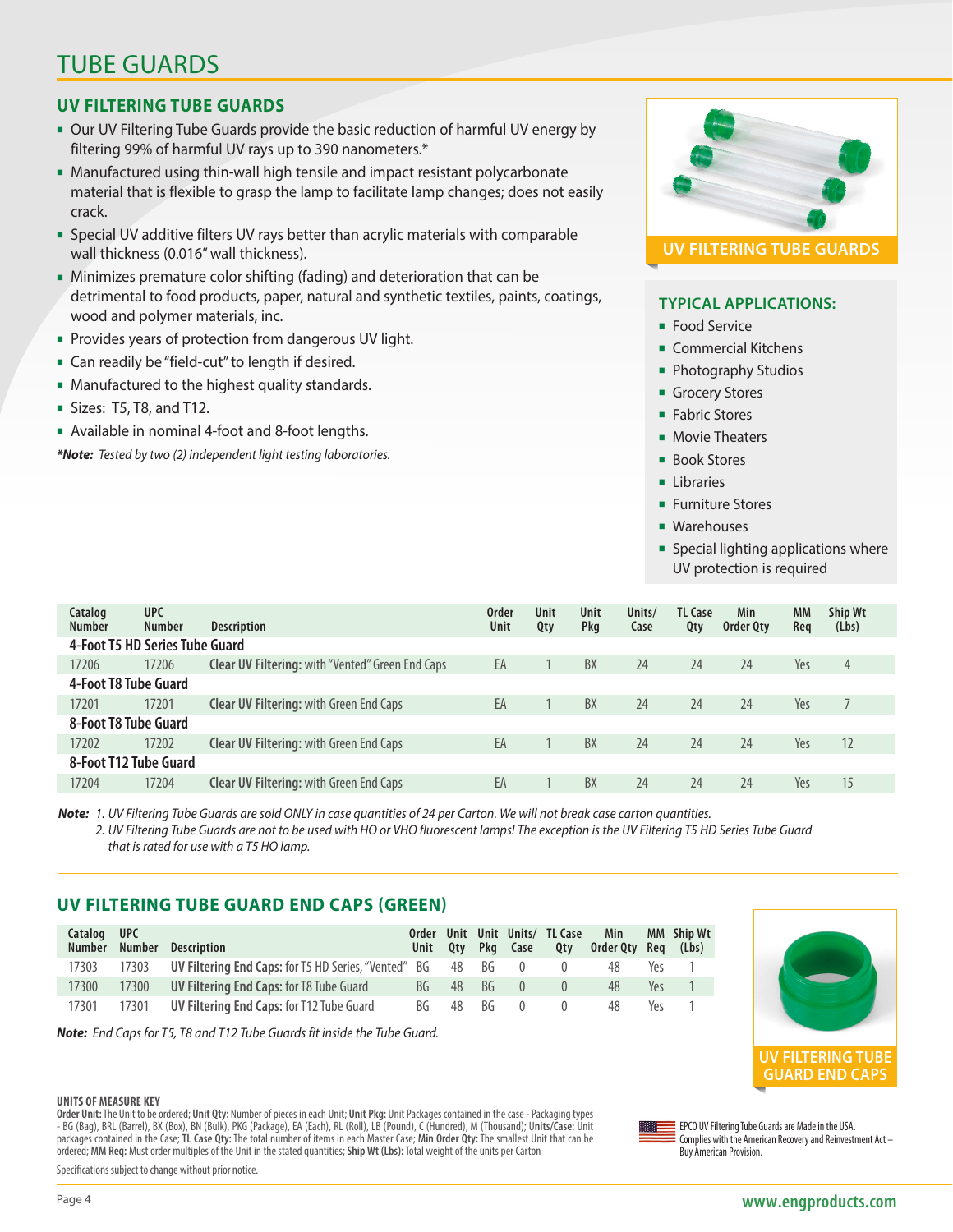## TUBE GUARDS

T8 Heat Sink Screens

### **STANDARD and UV FILTERING TUBE GUARD DIMENSIONS**

| <b>T5 HD SERIES TUBE GUARDS</b> |               |                   |  |  |  |  |  |  |
|---------------------------------|---------------|-------------------|--|--|--|--|--|--|
| $DIM.$ "A"                      | $DM.$ " $B$ " | NOMINAL<br>LENGTH |  |  |  |  |  |  |
| 44.68                           | 45.27         | Л'                |  |  |  |  |  |  |

"A" – Cut Tube Length

T<sub>5</sub>

- Overall Length

 $\Phi$ .94

| <b>T8 TUBE GUARDS</b> |               |                          |  |  |  |  |  |  |  |
|-----------------------|---------------|--------------------------|--|--|--|--|--|--|--|
| $DIM.$ " $A"$         | $DIM.$ " $B"$ | <b>NOMINAL</b><br>LENGTH |  |  |  |  |  |  |  |
| 46.38                 | 47.10         | $4^{\circ}$              |  |  |  |  |  |  |  |
| 68.38                 | 69.10         | 6'                       |  |  |  |  |  |  |  |
| 92.38                 | 93.10         | ጸ'                       |  |  |  |  |  |  |  |



| <b>T12 TUBE GUARDS</b> |         |                                 |  |  |  |  |  |  |  |
|------------------------|---------|---------------------------------|--|--|--|--|--|--|--|
| DIM. "A"               | DIM."B" | <b>NOMINAL</b><br><b>LENGTH</b> |  |  |  |  |  |  |  |
| 45.97                  | 47.10   | 4'                              |  |  |  |  |  |  |  |
| 67.97                  | 69.10   | 6'                              |  |  |  |  |  |  |  |
| 91.97                  | 93.10   | ጸ'                              |  |  |  |  |  |  |  |



T8 End Cap

*Note: Dimension "B" includes End Caps.*

#### **HEAT SINK SCREENS**

We recommend the use of Heat Sink Screens with all of our Tube Guards to aid in controlling heat that is generated by the fluorescent lamp. The primary function of our Heat Sink Screens is to distribute heat and lower the temperatures of the fluorescent lamp over a larger area at each end of the Tube Guard.

The Heat Sink Screens are available in sizes for the T5 HD Series Tube Guard, as well as T8 and T12 Tube Guards.



| Catalog<br><b>Number</b> | <b>UPC</b><br><b>Number</b> | <b>Description</b>                                     | Order<br>Unit | Unit<br>0tv | Unit<br>Pka | Units/<br>Case | <b>TL Case</b><br>Qty | Min<br>Order Otv | МM<br>Rea | <b>Ship Wt</b><br>(Lbs) |
|--------------------------|-----------------------------|--------------------------------------------------------|---------------|-------------|-------------|----------------|-----------------------|------------------|-----------|-------------------------|
| 17893                    | '7893                       | <b>Heat Sink Screens: for T5 HD Series Tube Guards</b> | BG            |             | BG          |                |                       |                  | Yes       |                         |
| 17800                    | 17800                       | <b>Heat Sink Screens: for T8 Tube Guards</b>           | <b>BG</b>     |             | <b>BG</b>   |                |                       |                  | Yes       |                         |
| 17860                    | 17860                       | <b>Heat Sink Screens: for T12 Tube Guards</b>          | <b>BG</b>     |             | ВG          |                |                       |                  | Yes       |                         |

*Note: Heat Sink Screens are not for use with VHO Fluorescent Lamps.*

#### **UNITS OF MEASURE KEY**

Order Unit: The Unit to be ordered; Order Qty: Number of pieces in each Unit; Unit Pkg: Packaging types - BG (Bag), BX (Box), BRL (Barrel); Units/Case: Unit packages contained in the Case; TL Case Qty: The total number of items in each Master Case; **Min Order Qty:** The smallest Unit that can be ordered; **MM Req:** Must order multiples of the Unit in the stated quantities; **Ship Wt (Lbs):** Total weight of the units per Carton

Specifications subject to change without prior notice.